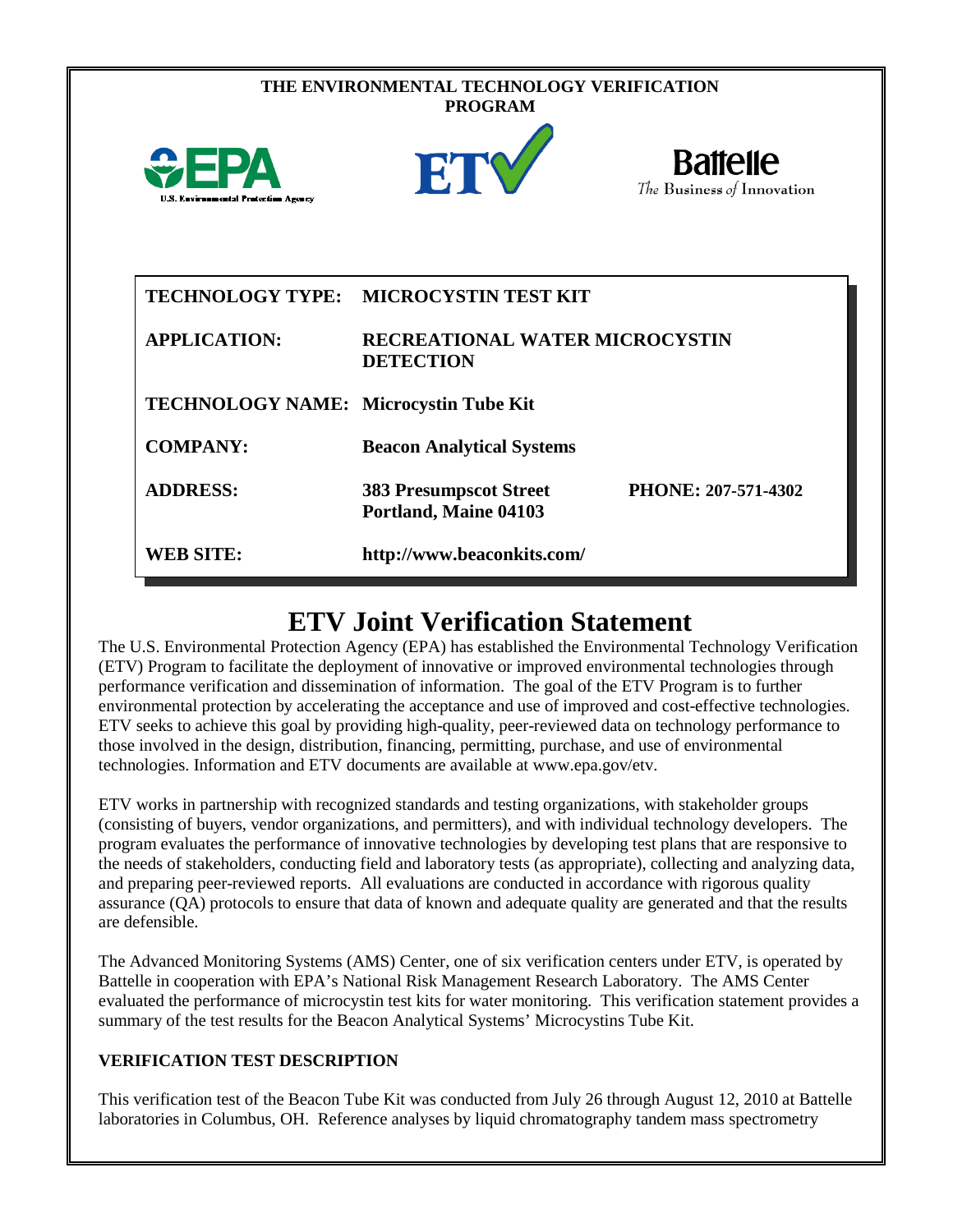(LC-MS/MS) were performed the week of August 16th, 2010 by the University of Nebraska Water Sciences Laboratory.

The objective of this verification test was to evaluate the microcystin test kit performance in analyzing known concentrations of microcystin in ASTM International Type II deionized (DI) water and in natural recreational water samples. The technology was used to analyze a variety of water samples for the variants microcystin-LR, microcystin-LA, and microcystin-RR. Because the technology cannot distinguish individual congeners among the more than 80 microcystin variants, the samples prepared for this test were spiked with individual variants. The tube kit provided a quantitative determination of microcystins and was evaluated in terms of:

- Accuracy comparison of test kit results (samples prepared in DI) to results from a reference method;
- Precision repeatability of test kit results from three sample replicates analyzed in DI water, matrix interference, and recreational water samples;
- Linearity determination of whether or not the test kit response increases in direct proportion to the known concentration of microcystin;
- Method detection limit the lowest quantity of toxin that can be distinguished from the absence of that toxin (a blank value) at a 95% confidence level;
- Inter-kit lot reproducibility determination of whether or not the test kit response is significantly different between two different lots of calibration standards within the kits;
- Matrix interference evaluation of the effect of natural recreational water matrices and chlorophyll-*a* on the results of the test kits; and
- Operational and sustainability factors such as general operation, data acquisition, set up, and consumables.

Each microcystin test kit was operated according to the vendor's instructions by a vendor-trained Battelle technician. The Battelle technician had previous experience with using ELISA test kits. Samples and calibration standards were analyzed in duplicate and positive and negative controls were analyzed at the vendor-specified frequency.

The ability of the tube kit to determine the concentration of microcystin was challenged using quality control (QC) samples, performance test (PT) samples and recreational water (RW) samples. QC, PT, and RW samples were prepared by Battelle technical staff the day before testing began. The test samples were prepared in glass volumetric flasks and stored in amber glass vials at  $4^{\circ}C \pm 3^{\circ}C$ . The reference samples that were aliquotted from the test samples were stored in amber glass bottles at  $\lt$  -10°C. Replicate samples for the test kits were taken from the same sample bottle. The QC, PT, and RW samples were prepared blindly for the operator by coding the sample labels to ensure the results were not influenced by the operator's knowledge of the sample concentration and variant.

Unlike many contaminants, certified microcystin standards are not commercially available. In planning this verification test, multiple sources of standards were investigated. With agreement from all vendors and the EPA Project Officer, the standards used for this verification were purchased from reputable sources (Canadian National Research Council and Abraxis), based on a Performance Evaluation Audit, and used for both the testing solutions and the reference method calibration.

QA oversight of verification testing was provided by Battelle and EPA. Battelle QA staff conducted technical systems audits of the testing, and Battelle QA staff conducted a data quality audit of at least 10% of the test data. This verification statement, the full report on which it is based, and the test/QA plan for this verification test are available at www.epa.gov/etv/centers/center1.html.

### **TECHNOLOGY DESCRIPTION**

The following is a description of the Beacon Tube Kit, based on information provided by the vendor. The information provided below was not verified in this test.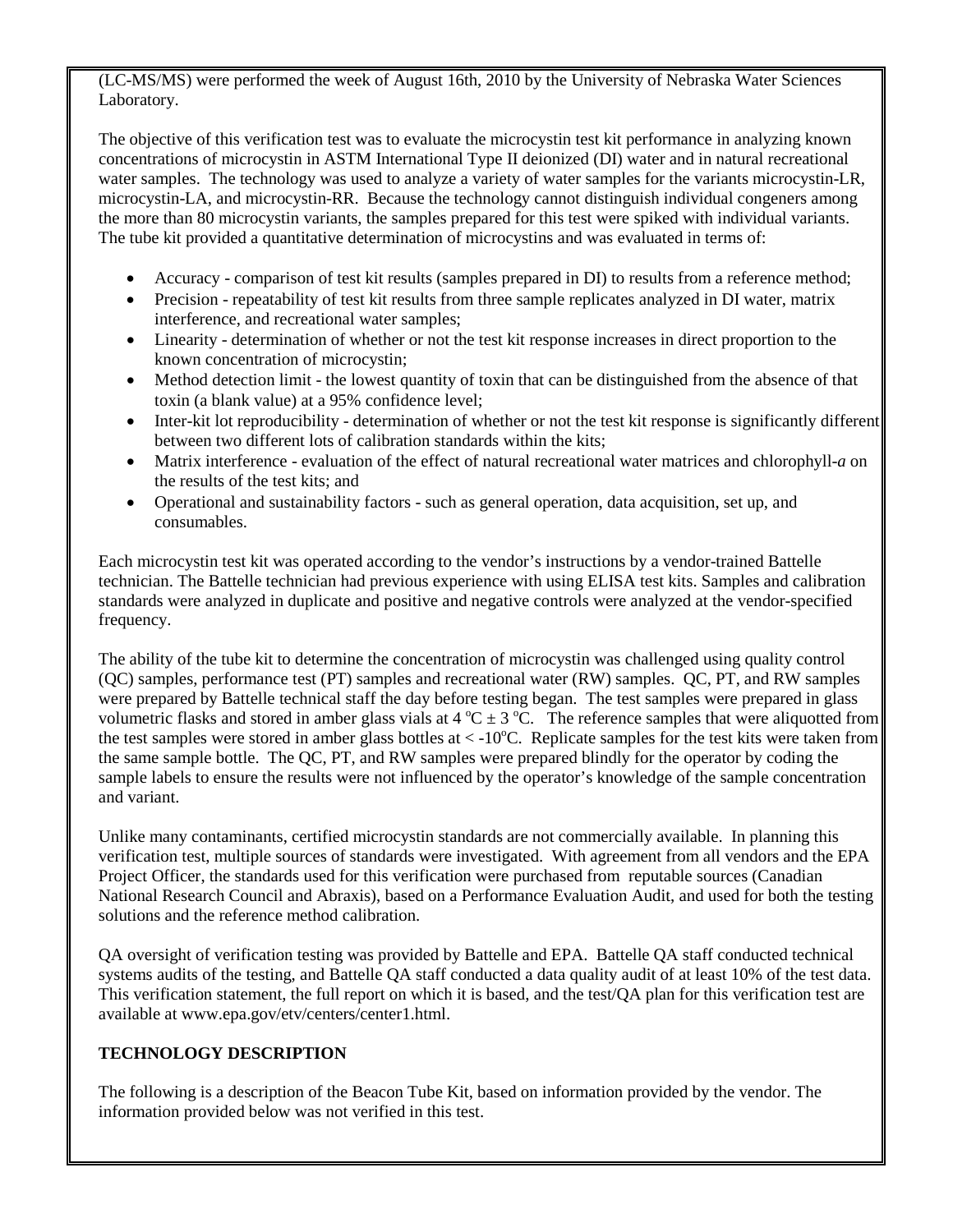The Beacon Tube Kit is an immunological laboratory test for the quantification of microcystins in water. The kit uses a polyclonal antibody that binds both microcystins and a microcystin-enzyme conjugate. Microcystins in the sample compete with the microcystin-enzyme conjugate for a limited number of antibody binding sites. The assay procedure includes the following steps:

- Add microcystin-enzyme conjugate and a sample containing microcystins to a test tube, followed by antibody solution. The conjugate competes with any microcystins in the sample for the same antibody binding sites. The test tube is coated with anti-rabbit IgG to capture the rabbit anti-microcystin added.
- Wash away any unbound molecules, after a 20-minute incubation.
- Add clear substrate solution to each tube. In the presence of bound microcystin-enzyme conjugate, the substrate is converted to a blue compound. One enzyme molecule can convert many substrate molecules.

Since the same numbers of antibody binding sites are available in every tube, and each tube receives the same number of microcystin-enzyme conjugate molecules, a sample containing a low concentration of microcystins allows the antibody to bind many microcystin-enzyme conjugate molecules. The result is a dark blue solution. Conversely, a high concentration of microcystins allows fewer microcystin-enzyme conjugate molecules to be bound by the antibodies, resulting in a lighter blue solution. The color is analyzed using a colorimeter or spectrophotometer to obtain optical density (OD) values at 450 nanometers (nm). Reader software or a spreadsheet is used to generate a standard curve and interpolate the sample values off that curve.

### **VERIFICATION RESULTS**

The verification of the Beacon Tube Kit is summarized by the parameters described in Table 1.

| <b>Verification Parameters</b>      | LR                                           | LA                                             | $\mathbf{R}$    |
|-------------------------------------|----------------------------------------------|------------------------------------------------|-----------------|
| Accuracy (ppb, range of $\%D$ )     |                                              |                                                |                 |
| 0.10                                | $<$ LOQ                                      |                                                |                 |
| 0.50                                | $-76%$                                       | 450% to 3,400% - LR                            | 36% to 63%      |
| 1.0                                 | 5% to 21%                                    | equivalent values were<br>closer to the spiked | 120% to 190%    |
| 2.0                                 | 16\% to 21\%                                 | values suggesting that                         | 45% to 110%     |
| 4.0                                 | $-1\%$ to 21 %                               | the 2% CR for LA may<br>differ from those      | 8% to 17%       |
| 7.0                                 |                                              | provided by Beacon.                            | 20\% to 28\%    |
| ion (range of %RSD)                 | 3% to 10%                                    | 0\% to 18\%                                    | 3% to 22%       |
| <b>Precision (RW samples)</b>       | 2% to 99%, all except two RSDs were $< 14\%$ |                                                |                 |
| Linearity $(y=)$                    | $1.2x - 0.14$                                | $3.1x + 13$                                    | $0.063x + 0.27$ |
|                                     | $r^2 = 0.98$                                 | $r^2 = 0.90$                                   | $r^2 = 0.90$    |
| <b>Method Detection Limit (ppb)</b> | 0.18                                         | 0.34                                           | 0.52            |

#### **Table 1. Beacon Tube Test Kit Performance Summary <sup>a</sup>**

**<sup>a</sup>**Cross reactivity values were used to quantify results for different variants based on the LR calibration. See the full report for more information.

*Inter-kit lot reproducibility.* Calibration standards from two different lots were measured and the RPDs of the resulting optical densities were less than 14%.

*Matrix Interference.* Matrix interference effects were assessed by using a t-test to compare results from samples made by spiking undiluted and diluted interference matrices with the PT sample results at 2.0 ppb spiked concentration. Across both the chlorophyll-*a* and RW results, only two comparisons resulted in statistically significant differences: 1) the diluted RW, 2.0-ppb LR spikes and 2.0-ppb DI water with a p-value of 0.016; and 2) the other statistically significant difference was between the LA DI spikes and LA spikes into diluted RW (p=0.041). None of the comparisons of the chlorophyll-*a* samples had significant differences.